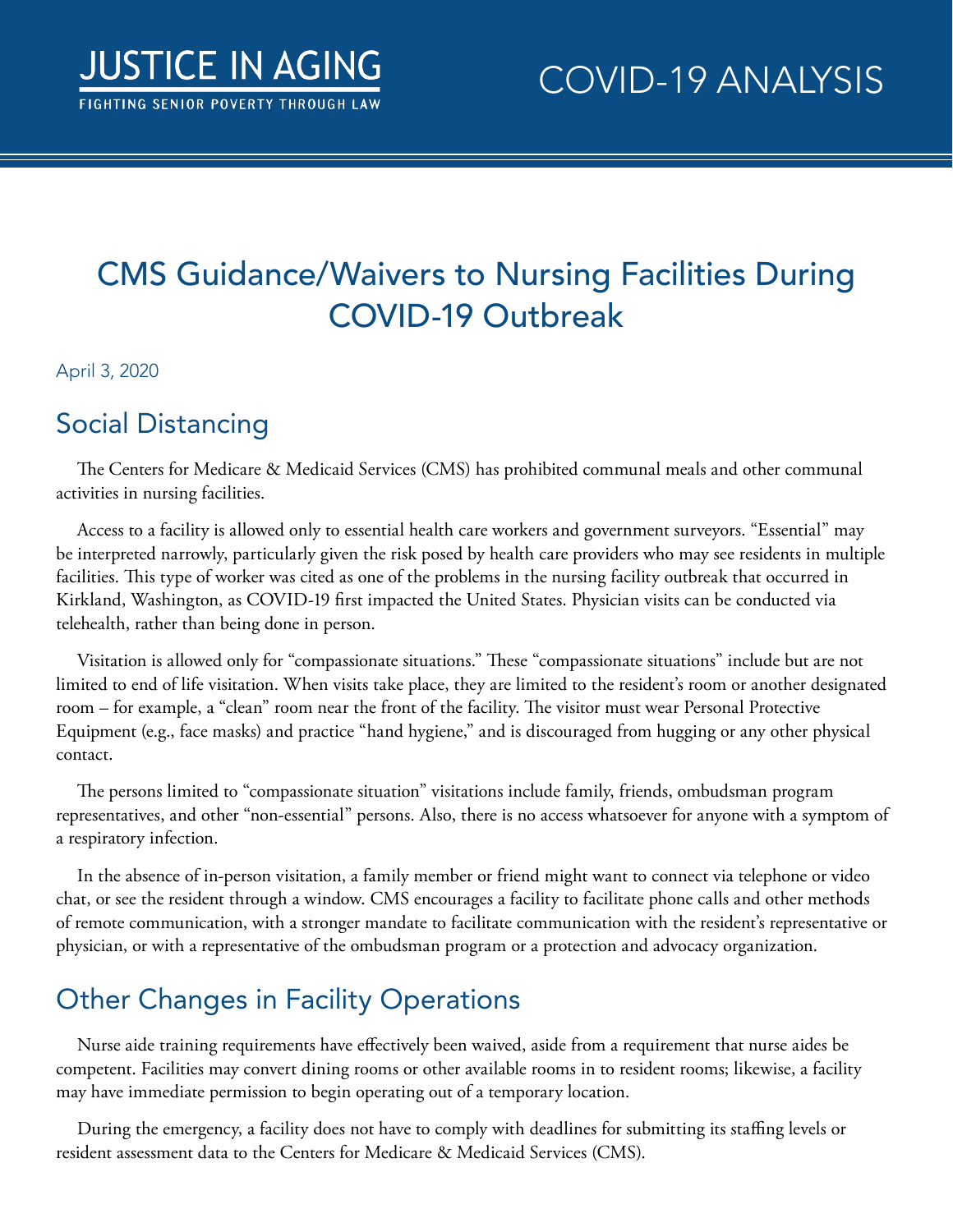#### Admissions from Hospitals

The standards for Medicare payment have been loosened – a three-night hospital stay is not being required as a prerequisite for Medicare coverage of nursing facility care. What is still required, however, is a finding that the resident needs either 1) focused nursing care on a daily basis (not including routine nursing oversight or medication administration) or 2) skilled therapy services at least five days a week.

CMS says that a facility is free to admit a resident with COVID-19, "as long as the facility can follow CDC guidance for Transmission-Based Precautions." Admissions should be business as usual, according to CMS: "Nursing homes should admit any individuals that they would normally admit to their facility, including individuals from hospitals where a case of COVID-19 was/is present."

Notably, this has become a contentious issue in many states. For example, New York issued a memorandum prohibiting nursing facilities from excluding residents with COVID-19, whereas Louisiana went in the opposite direction, prohibiting facilities from accepting COVID-positive residents from the hospital.

To this point, CMS has not taken a position on these state policies. CMS officials have stated informally that they are inclined to defer to states on these issues, given the states' presumably superior knowledge of their health care systems' competence and capacity.

### Moving Residents Based on Diagnosis

CMS allows residents to be moved without advance notice to a different facility, in three situations:

- A resident **with COVID-19 or respiratory infection symptoms** is being transferred to a facility dedicated to care of such residents;
- A resident **without diagnosis or symptoms of a respiratory infection** is being transferred to a facility dedicated to care of such residents; or
- A resident without symptoms of a respiratory infection is being transferred to another facility for a 14-day observation.

The "new" facility must agree in advance to accept the resident. CMS also points out that the written notice of transfer must be provided "as soon as practicable" but, since this is taking place **after** the transfer, it is far from clear that the notice services much purpose. Indeed, under the CMS waiver, the notice does not include any reason for the transfer, or any appeal rights. This looks to be the practical equivalent of eliminating appeal rights, even though CMS has not formally waived the appeal-specific provisions.

National advocates will be urging CMS to issue more meaningful guidance regarding these transfers/discharges. Likewise, state advocates should speak to relevant state agencies to urge that these transfer/discharge waivers be exercised judiciously, if at all.

CMS also has waived regulations in a way that reduces residents' control over transfers *within* the facility. For the sole purpose of separating COVID-positive and COVID-negative residents, CMS has waived regulatory rights to 1) share a room by consent of both persons, 2) receive notice before transfer within facility, and 3) refuse certain transfers within a facility.